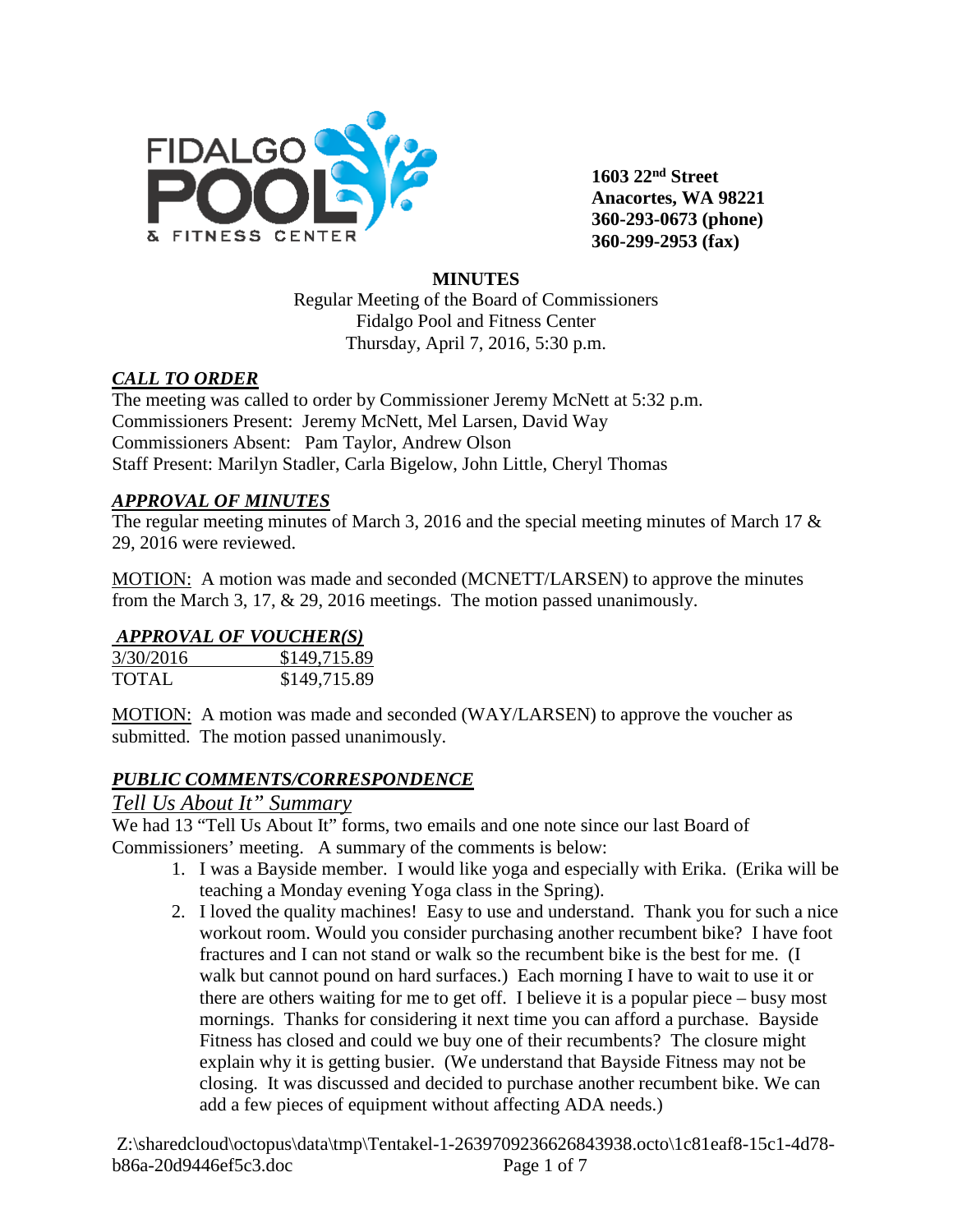- 3. Great pool. Reasonable fees! I'm so happy to have this resource available at a price I can afford. The weight room is also nice. Is it feasible to get a centrifuge for swimsuits? Thank you so much!
- 4. Please consider adding childcare. Bayside Fitness is closing and Thrive has turned me away before because they already maxed out with 20 kids in child care. Help. If you would like a list of interested parents, I could certainly get on started. (Executive Director contacted the writer of this comment. We don't think this is an option right now since we don't have a sprinkler system.)
- 5. I'd like to see all showers in ladies locker room have those extra larger shower heads.
- 6. I just wanted to mention how much I enjoy the water aerobic classes taught by Kristen. She is an EXCELLENT instructor and she presents a challenging workout. I have participated in water aerobics in 3 other states that I have lived in, and her classes far exceed any I have taken elsewhere. I hope Fidalgo Pool will do all it can to retain her as an instructor. Others in my classes have commented that prior to her teaching, the classes were not all they could be. She's a gem....I hope you can keep her!
- 7. I was looking into swim lessons for my children. The only available times/days are during normal school and business hours. This makes them impossible for children to attend. The second option of private lessons would be so expensive that, as a single parent, is completely unrealistic and impossible to budget. I hope that there are future times more appropriate for school aged kids and families with jobs. (Shared with the Aquatic & Fitness Manager)
- 8. "I would like to see a bigger training facility with more cardio machines and other equipment too. It is a lovely facility and I'm happy to be working out here with Kyle!"
- 9. Please put a mat at the women's door so we don't slip. (The patron and the Executive Director emailed and discussed where the mat is needed. We will purchase aquatic mats for the areas leading from the pool into the locker rooms.)
- 10. Not enough fitness towels. Always running out and constantly washing the few that we have – upstairs classes need them also. (Towels were purchased.)
- 11. "I wanted to offer a few comments about your facility. I recently joined, following my trainer from Thrive Fitness, Kyle Ciminski. I would like to compliment you on your new gym. It's clean and seems to be well maintained. Off course, all the new equipment is very nice! And it's a light-filled space, which is also nice. Do you have any plans to expand your gym facility, and/or add some more equipment? It would be terrific if you could add a few more cardio machines, a couple more ellipticals, possibly another stair-stepper. I don't know if you need another treadmill or not; I use the elliptical the most of any of those machines. Also, shock absorbing matting in at least some areas would be good. Concrete floors are unforgiving, as you probably know. It would also be great to have some music in the gym. A TV would be okay, too, though personally, I enjoy the music more. Thank you for taking the time to read this note." (We will investigate the prices of another elliptical and AMT machine.)
- 12. Suggestion add a TRX band anchor on the gym wall so the trainers don't take up the pull-down machine. Thanks. Also add acoustic absorbing materials in fitness. (An anchor is being provided).
- 13. I would like to see another elliptical trainer, please.
- 14. Open earlier on Sunday.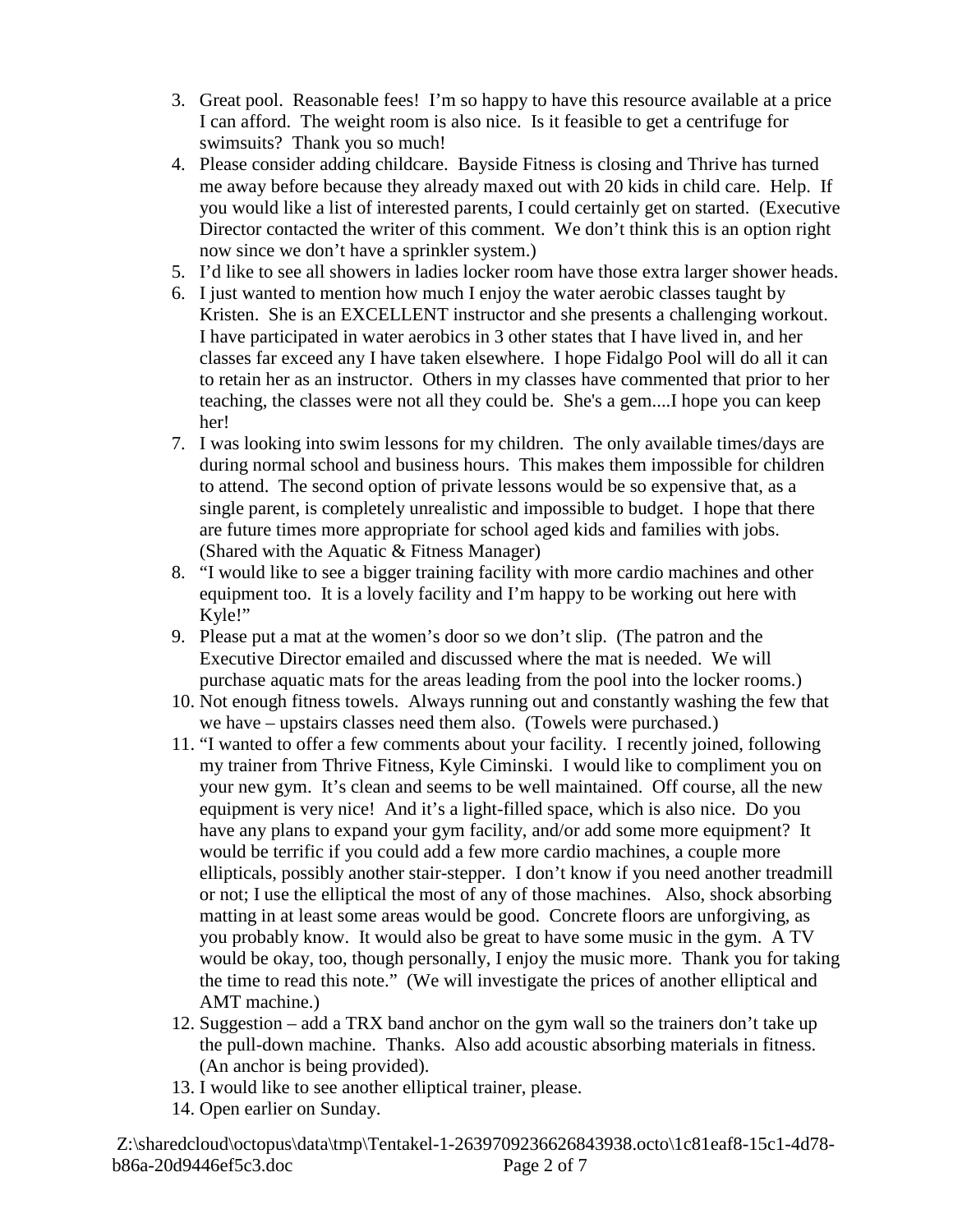- 15. Need closures back on schedules! (There has been a separate closure sheet for patrons. It has been in operation for three quarters. We will make sure clients are aware that the information is available on the website and on our closure sheets.)
- 16. Please ask trainers to use softer voices when they are with clients. Others are using the room too – room echoes.
- 17. Commissioner Way explained a customer service issue that occurred recently. A customer asked about a new Boot Camp posted on the website with a front desk staff member. The employee didn't know anything about it. It was decided that the managers need to be more proactive in notifying front desk staff about programs, schedule changes, etc. There was also a discussion about five people waiting in line at the front desk. Executive Director Marilyn Stadler stated that the front desk serves costumers as quickly as possible. No matter where a person goes for services or products, it is realistic to expect that he or she may need to wait in line occasionally.

# *Thunderbird Aquatic Club (TAC) – Coach Jason Hunter*

- TAC numbers are:
	- Home School: Bronze: 28 (0) Silver: 20(0) Gold: 17(0) Juniors:  $27(+2)$ Seniors: 4 Masters: 20 Total 92 without masters Active + or - 3
- The team is currently enjoying spring break, spending a little time away from the pool. All programs will be starting up again on the April 11th.
- Championship season is at an end. Emmett Moore placed  $2<sup>nd</sup>$  at Regionals in the 100 fly. The team took 5 swimmers to Sectionals, last year they took 1 so saw a huge jump in swimmers that qualified. During the meet 5 team records were set, and there were a number of great swims.
- For those that don't know, USA Swimming divides the nation into 5 regions. A Regionals Meet is hosted at Federal Way and has teams from Alaska, Hawaii, Washington, Idaho, Montana, Nevada, Oregon and a couple other places. It is specifically for swimmers 14 and under.
- Sectionals has the same division but is much faster. During the meet there were close to 6 individual swimmers that made their Olympic Trails Cut. There were also some swimmers who were close to making the Olympic team. It was a very fast meet.

# *Aquatics & Fitness Report – Aquatic & Fitness Manager Carla Bigelow*

- **SilverSneakers®:** In January 2016, 192 out of 700 enrollees participated for 1,236 visits. In February 2016, 205 out of 721 enrollees participated for 1,325 visits.
- **Silver & Fit ®:** In January 2016, 4 out of 8 enrollees participated for 45 visits. In February 2016, 6 out of 10 enrollees participated for 30 visits.
- **At Your Best®:** In January 2016, 24 out of 32 enrollees participated for 184 visits. In February 2016, 25 out of 38 enrollees participated for 195 visits.
- **Fitness:**

Z:\sharedcloud\octopus\data\tmp\Tentakel-1-2639709236626843938.octo\1c81eaf8-15c1-4d78 b86a-20d9446ef5c3.doc Page 3 of 7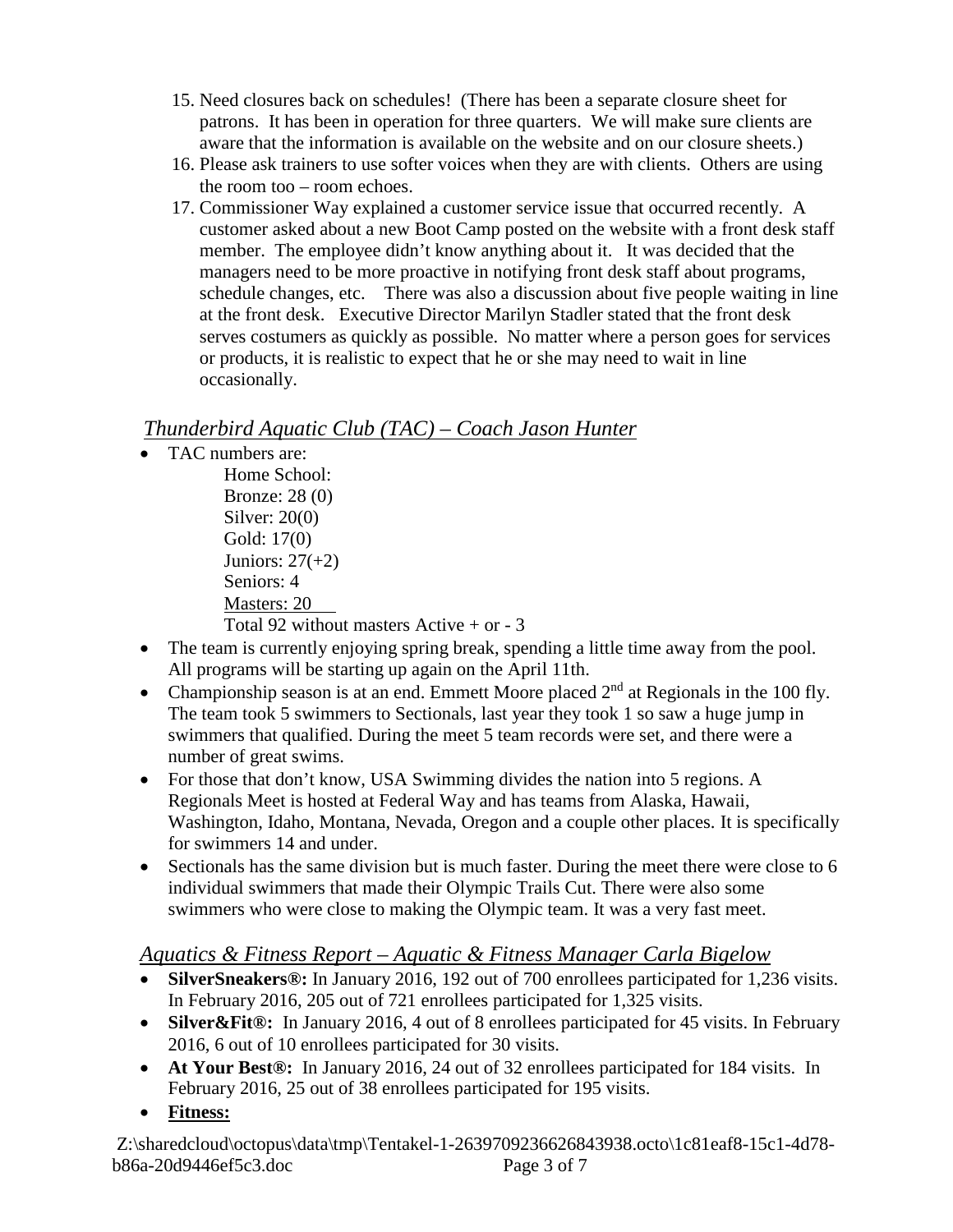#### o **Personnel & GroupX Classes:**

- 1. Please welcome new instructors: May Huang Yoga Flow, Ericka Bakkum All Levels Flow Yoga, Kyle Ciminski - TRX, Natalie Culp - Zumba, Callie Martin - Mat 1 Pilates, Sylvia Yang - High Intensity Interval Training, Amanda Gregg - Strength & Conditioning, Kirsten Fors - Bootcamp.
- 2. AFM Bigelow is looking for a new instructor for the Friday Gentle Yoga class. Instructor Celeste Atterberry is able to cover some of the classes through May 6.

#### o **Equipment:**

1. Ordering of new equipment from the Love Fidalgo event held by Friends of Fidalgo Pool & Fitness Center is under way. Rogue rack, weights, bars and bands have been ordered.

#### • **Aquatics:**

#### o **Swim Lessons:**

- 1. There are currently 158 students enrolled in group swim lessons, including 25 from the Swinomish Tribe. Spring Session I registration is looking strong. AFM Bigelow and AAFM Dees are looking at promoting and offering all 3 Level 6 options over the summer.
- 2. June 8 10 we will be offering a custom swim lesson program to a group of early elementary students from Lopez Island.
- 3. Several of our swim instructors are planning to attend the WSI certification at the Oak Harbor pool in June. This will strengthen our swim lesson program and allow us to offer community water safety classes.

#### o **Personnel:**

- 1. Please welcome new Swim Instructor Amanda Gregg to our staff. Amanda is also a former lifeguard. She plans to recertify during our June class.
- 2. Instructor Lori Johnson recently completed certification through the Aquatic Therapy and Rehabilitation Institute. The training included aquatic training for those rehabbing after injury or illness and training specific to back injuries and rehabilitation.
- 3. LG Trevor Johnson and AAFM Dees are attending a Life Guard Instructor course at the Oak Harbor Pool (Apr. 2 - 9.) They will be authorized to teach Lifeguarding classes as well as Babysitting, Community CPR/AED/First Aid and other Red Cross classes.

## o **GroupX Classes:**

- 1. Instructor Kirsten Fors' new 7:30 8 AM MW High Intensity class is very popular. It has eased some of the crowding in the 8 AM MW class.
- 2. Instructor Fors and AAFM Dees will be attending the AEA Group Fitness Certification in Kennewick, WA on April 16.

#### o **Special Olympics:**

1. Special Olympics swimming began March 31 and will run through early June. There will be a local swim meet here on May 14 from 12:30 - 3:30 PM. It is anticipated that nearly 100 Special Olympics athletes and their families will attend.

## *Administration – Executive Director Marilyn Stadler & Business Manager Cheryl Thomas*

• The Active Military Program for February 2016 was 61 visits by 33 different participants,

Z:\sharedcloud\octopus\data\tmp\Tentakel-1-2639709236626843938.octo\1c81eaf8-15c1-4d78 b86a-20d9446ef5c3.doc Page 4 of 7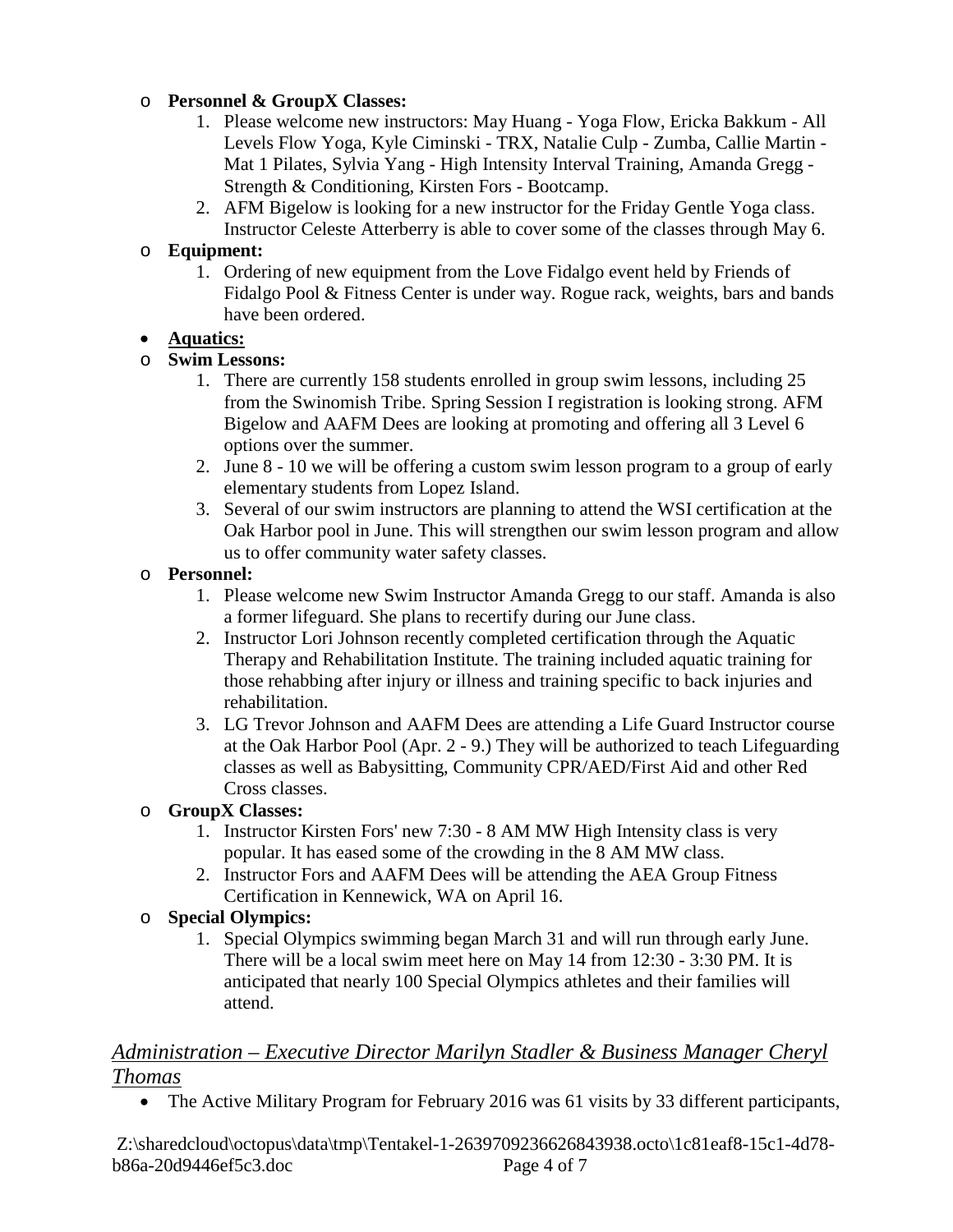| <b>Month</b>     | # of Visits | <b>Month</b>        | # of Visits |
|------------------|-------------|---------------------|-------------|
| October 2014     | 53          | October 2015        | 89          |
| November 2014    | 34          | November 2015       | 72          |
| December 2014    | 46          | December 2015       | 84          |
| January 2015     | 23          | January 2016        | 80          |
| February 2015    | 49          | February 2016       | 61          |
| March 2015       | 97          | March 2016          |             |
| April 2015       | 72          | April 2016          |             |
| May 2015         | 72          | May 2016            |             |
| June 2015        | 48          | June 2016           |             |
| <b>July 2015</b> | 69          | <b>July 2016</b>    |             |
| August 2015      | 86          | August 2016         |             |
| September 2015   | 69          | September 2016      |             |
| <b>TOTAL</b>     | 718         | <b>TOTAL</b><br>386 |             |

386 visits YTD. The usage by military families for February was 79 visits.

- Other statistics:
- 1. The FPFC total number of visits for February 2016 was 4,028 and Year-to-Date was 7,936. The FPFC total number of visits for February 2015 was 3,901 and February 2015 Year-to-Date was 7,470. These statistics also don't include the visits from Physical Therapy patrons, swim meet participants or rentals.
- Fidalgo Pool Forum has not received any interest.
- Twenty- four people have registered on-line since the promotion started (1 Guemes, 3 Oak Harbor, 1 La Conner, 1 Mount Vernon and the rest were from Anacortes).

## *Maintenance – John Little*

- Exceptionally high winds broke the upper half of a large tree between the SW corner of the Pool building and the Senior Center building. The deadfall landed on a fence. A local tree removal company was hired to remove the entire tree including grinding the stump. Fence repairs are pending.
- Renewed a defective hair dryer and repaired 3 other hair dryers in the men's and women's locker rooms.
- Funds were received for a new ADA compliant chair lift. We are currently working with a dealer to purchase and coordinate the installation at a time and in a manner that does not compromise the quality of the new anchoring system or interfere with scheduled pool activities.
- We are currently working with a dealer to purchase and coordinate the installation of a new overhead door at the SE corner of the pool deck. Installation will be at a time and in a manner that does not compromise the safety of patrons or installers. Because of the manufacturer's lead time, the soonest it will be installed is late May; the latest it will be installed is in August during Shutdown.
- Marilyn was able to find a source to purchase ballet barre brackets (thank you Marilyn) that closely match the existing ballet barre brackets in the upper fitness area. They will be installed when we receive them.
- Ordered and received the remaining new filters for the pool water filter system. All the filter elements are scheduled to be renewed this August during Shutdown.
- The gutters were cleaned and moss was removed from the roof.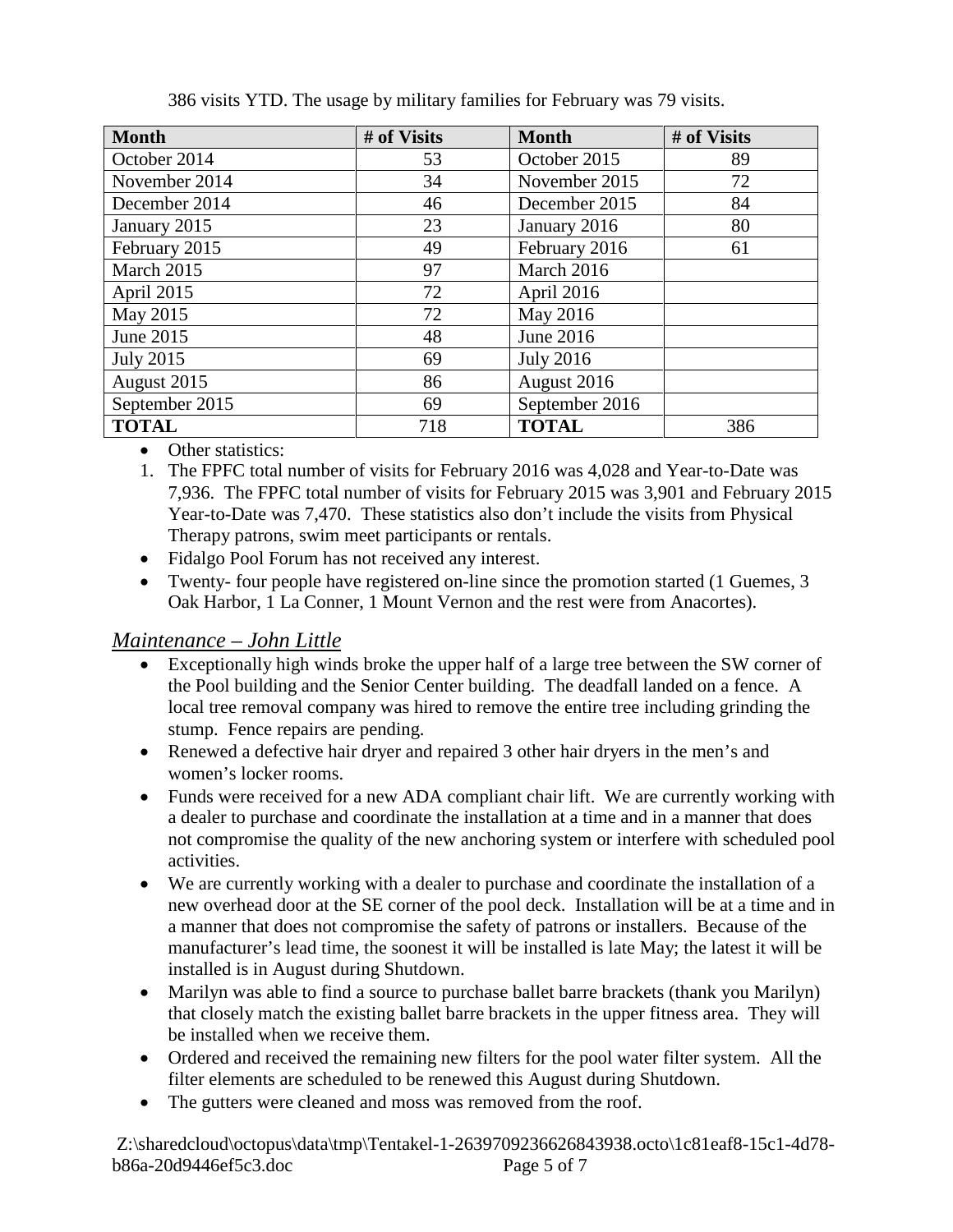- Installed GroupX equipment on the walls of the upper fitness area.
- Trimmed out the remaining wall baseboard in the upper fitness area.
- Planted grass in the bare lawn area north of the lower fitness area.

#### *Investments*

- \$186,204.61 will mature August 1, 2016.
- \$40,000.00 will mature July 31, 2016
- We have a total of \$226,204.61 in investments.

## *Financial Reports*

Levy net income based on QB for February 2016 – (\$24,880.33) and YTD – (\$63,628.41). Remember we do not accrue levy dollars; we actually report funds as received. Our first major levy release this year is in April. Last year's levy net income is covering levy expenses for the first quarter of the year. Program net income for February – \$7,447.14 and YTD - \$20,605.79. Gross income for programs is listed below:

| <b>DEPARTMENT FISCAL YEAR FEBRUARY</b> |                    |          | <b>FEBRUARY</b> | <b>FEBRUARY FEBRUARY</b> |                 |
|----------------------------------------|--------------------|----------|-----------------|--------------------------|-----------------|
|                                        |                    | 2016     | <b>YTD 2016</b> | 2015                     | <b>YTD 2015</b> |
| <b>Aquatics</b>                        | Jan $1 - Dec 31$   | \$14,753 | \$32,382        | \$13,670                 | \$29,099        |
| <b>Swim Lessons</b>                    | Jan $1 - Dec 31$   | \$6,817  | \$12,896        | \$6,520                  | \$14,447        |
| <b>Youth Aquatics</b>                  | Sept $1 - Aug\ 31$ | \$9,481  | \$51,315        | \$10,628                 | \$55,723        |
| <b>Fitness Center</b>                  | Jan $1 - Dec 31$   | \$6,424  | \$14,014        | \$5,941                  | \$12,874        |

## *Old Business*

## • **Master Capital Improvement Plan (MCIP) Committee**

- o Executive Director Stadler briefed the Commissioners on the work of the MCIP Committee.
- o The Committee prefer to call it a Long Range Plan instead of MCIP.
- o The survey has ended and the results on posted on the website. The information has also been shared with our pool patron email list, Fidalgo Living and the Anacortes American.
- o A discussion followed concerning possible grant money for projects. At this point in time, there aren't any grants for indoor aquatic and/or fitness centers. However, there may be energy-efficient grant money. We will continue to research for grant opportunities.

## • **Upcoming Public Workshops**

- o The next step in the long range planning process is to have two workshops for the public and the committee to discuss the survey. These workshops will include a brief presentation on the results, a discussion period, a tour of the facility and an opportunity to offer comments. The workshop attendees will also be asked to use the pool within two weeks of the workshops without charge so they can report any other facility issues that need to be addressed.
- o The first public workshop on the Fidalgo Pool & Fitness Center survey will be Saturday, April 16, 1-3 pm and the second is scheduled for Thursday, May  $12, 5 - 7$  pm in the pool's conference room.

## • **Pool Chair Lift**

o Executive Director Stadler discussed the need to obtain and install the pool chair lift as soon as possible.

Z:\sharedcloud\octopus\data\tmp\Tentakel-1-2639709236626843938.octo\1c81eaf8-15c1-4d78 b86a-20d9446ef5c3.doc Page 6 of 7